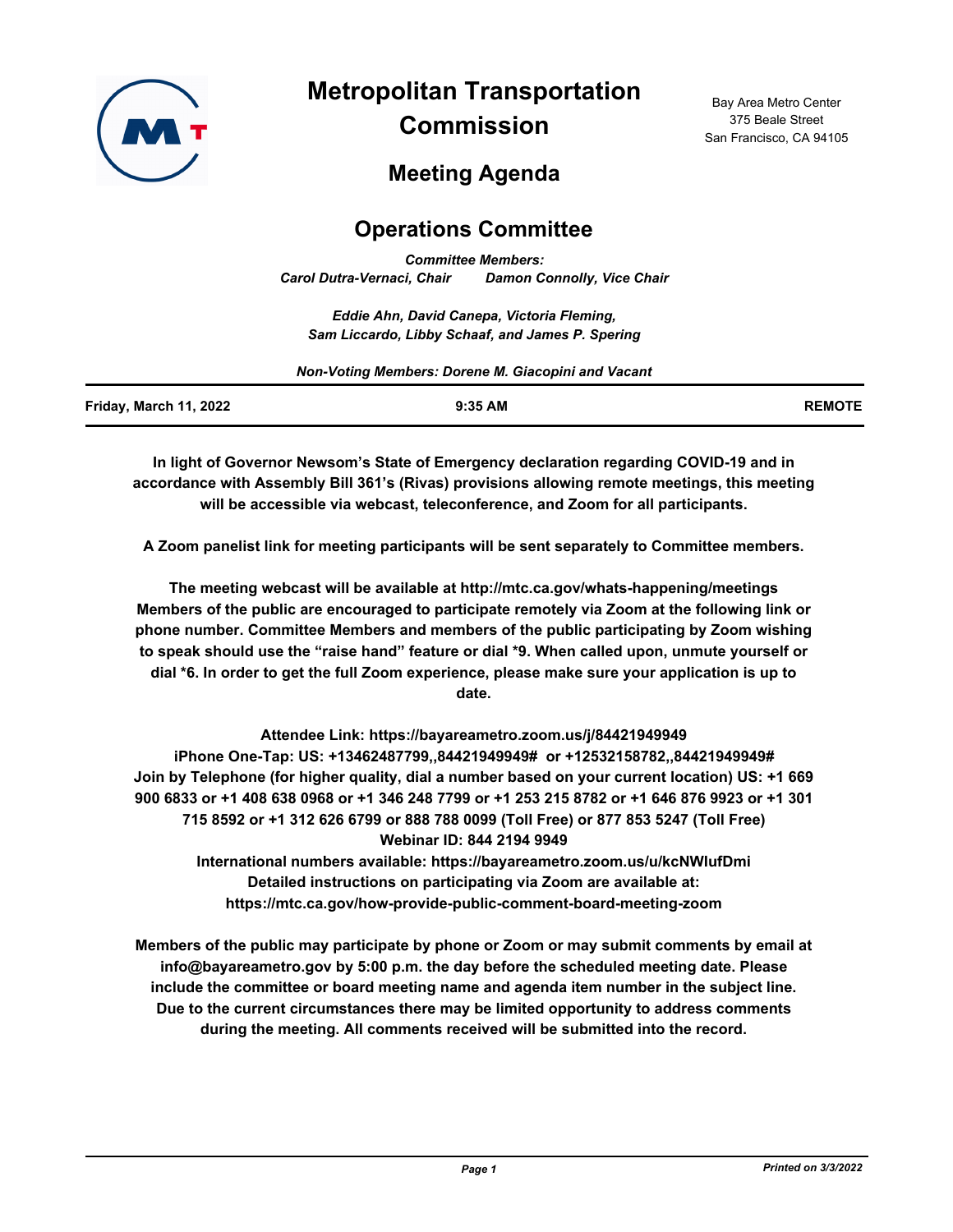#### **1. Call to Order / Roll Call / Confirm Quorum**

*Quorum: A quorum of this body shall be a majority of its regular voting members (5).*

## **2. Pledge of Allegiance / Acknowledgement of the Flag**

# **3. Compensation Announcement – Clerk of the Committee**

## **4. Consent Calendar**

| 4а. | 22-0279             | Approval of Operations Committee Minutes of the February 11, 2022<br>Meeting                                                                                             |
|-----|---------------------|--------------------------------------------------------------------------------------------------------------------------------------------------------------------------|
|     | <b>Action:</b>      | <b>Committee Approval</b>                                                                                                                                                |
|     | Attachments:        | 4a 2022-02-11 Operations Committee Meeting Minutes Draft.pdf                                                                                                             |
| 4b. | 22-0382             | Contract Amendment - Technical Assistance for Santa Clara and San<br>Mateo US-101 Ramp Metering Performance Assessment - Kimley Horn<br>and Associates, Inc. (\$217,000) |
|     | Action:             | <b>Committee Approval</b>                                                                                                                                                |
|     | Presenter:          | Henry Hammel                                                                                                                                                             |
|     | Attachments:        | 4b Contract Amend-Tech Assi-Santa Clara & San Mateo US-101 Metering Per                                                                                                  |
| 4c. | 22-0341             | Fiscal Year (FY) 2021-22 Service Authority for Freeways and Expressways<br>(SAFE) Second Quarter Financial Statements (Unaudited)                                        |
|     | Action:             | Information                                                                                                                                                              |
|     | <b>Presenter:</b>   | Alita Reinecker                                                                                                                                                          |
|     | Attachments:        | 4c FY 2021-22 Second Quarter SAFE Financial Statements.pdf                                                                                                               |
| 4d. | 22-0379             | Contract - Regional Transit Connection (RTC) Program Verification<br>Services: Cordoba Corporation (\$426,000)                                                           |
|     | Action:             | <b>Committee Approval</b>                                                                                                                                                |
|     | Presenter:          | Maureen Devlin                                                                                                                                                           |
|     | Attachments:        | 4d RTC Program Contract Action - Cordoba Corporation.pdf                                                                                                                 |
| 4e. | 22-0381             | Contract - On-Call Consultant Assistance for Next-Generation Clipper®<br>Equipment Installation and Implementation: Jacobs Engineering Inc.<br>(\$400,000)               |
|     | Action:             | <b>Committee Approval</b>                                                                                                                                                |
|     | <u>Presenter:</u>   | <b>Eric Davis</b>                                                                                                                                                        |
|     | <b>Attachments:</b> | 4e Clipper Contract Action - Jacobs Engineering.pdf                                                                                                                      |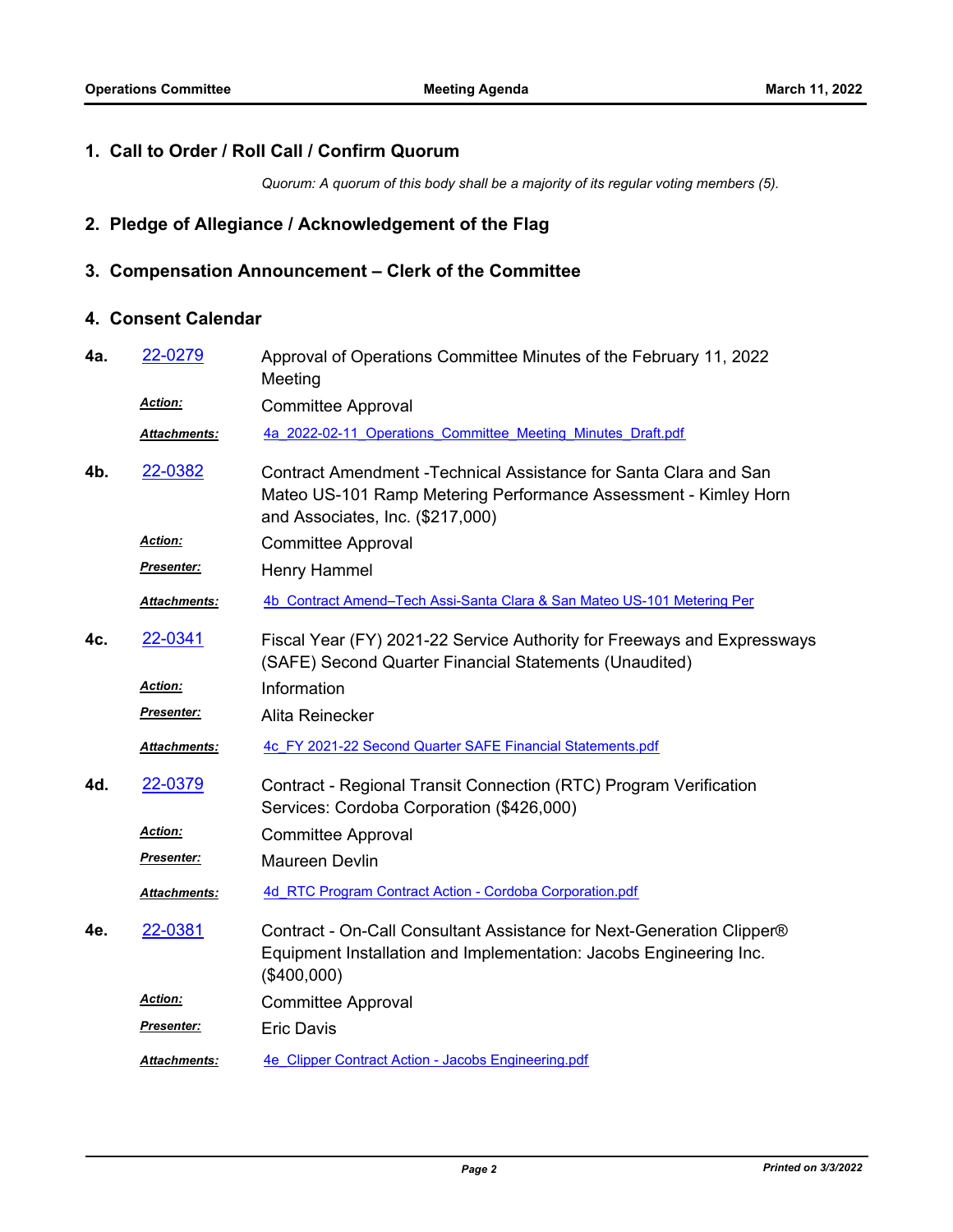| 4f. | 22-0181             | Contract - Interstate-880 (I-880) Corridor Performance Evaluation for Toll<br>Discount Pilot: WSP USA, Inc. (\$453,953) |  |
|-----|---------------------|-------------------------------------------------------------------------------------------------------------------------|--|
|     | <b>Action:</b>      | Committee Approval                                                                                                      |  |
|     | <b>Presenter:</b>   | Lulu Mao                                                                                                                |  |
|     | <b>Attachments:</b> | 4f Contract I-880 Corridor Performance Evaluation for Toll Discount Pilot – W.                                          |  |

# **5. Approval**

| 5а. | 22-0380             | 511 Traveler Information Program Update and 511 Contract Actions: i.<br>Contract Amendment - 511 System Integrator: Iteris, Inc. (\$5,000,000); ii.<br>Contract Amendment - 511 Website Support Services: Kalamuna, Inc.<br>(\$1,650,000); iii. Contract Amendment - 511 Technical Advisor:<br>Kimley-Horn & Associates (\$600,000); iv. Purchase Order - 511 Transit<br>Data Quality Assurance: Auriga Corporation (\$300,000) |  |
|-----|---------------------|---------------------------------------------------------------------------------------------------------------------------------------------------------------------------------------------------------------------------------------------------------------------------------------------------------------------------------------------------------------------------------------------------------------------------------|--|
|     |                     | Update on the status of the Bay Area's Regional 511 Traveler Information<br>Program, and<br>Request approval for four contract actions:                                                                                                                                                                                                                                                                                         |  |
|     |                     | Contract Amendment - 511 System Integrator: Iteris, Inc. (\$5,000,000)<br>İ.<br>Contract Amendment - 511 Website Support Services: Kalamuna, Inc.<br>ii.<br>(\$1,650,000)                                                                                                                                                                                                                                                       |  |
|     |                     | iii. Contract Amendment - 511 Technical Advisor: Kimley-Horn &<br>Associates (\$600,000)                                                                                                                                                                                                                                                                                                                                        |  |
|     |                     | iv. Purchase Order - 511 Transit Data Quality Assurance: Auriga<br>Corporation (\$300,000)                                                                                                                                                                                                                                                                                                                                      |  |
|     | <b>Action:</b>      | i.<br><b>Committee Approval</b><br><b>Committee Approval</b><br>ii.<br>iii.<br><b>Committee Approval</b>                                                                                                                                                                                                                                                                                                                        |  |
|     |                     | iv. Committee Approval                                                                                                                                                                                                                                                                                                                                                                                                          |  |
|     | Presenter:          | Janet Banner                                                                                                                                                                                                                                                                                                                                                                                                                    |  |
|     | <b>Attachments:</b> | 5ai 511 Update and Contract Actions Summary Sheet.pdf<br>5aii 511 Program Update PowerPoint Accessible.pdf                                                                                                                                                                                                                                                                                                                      |  |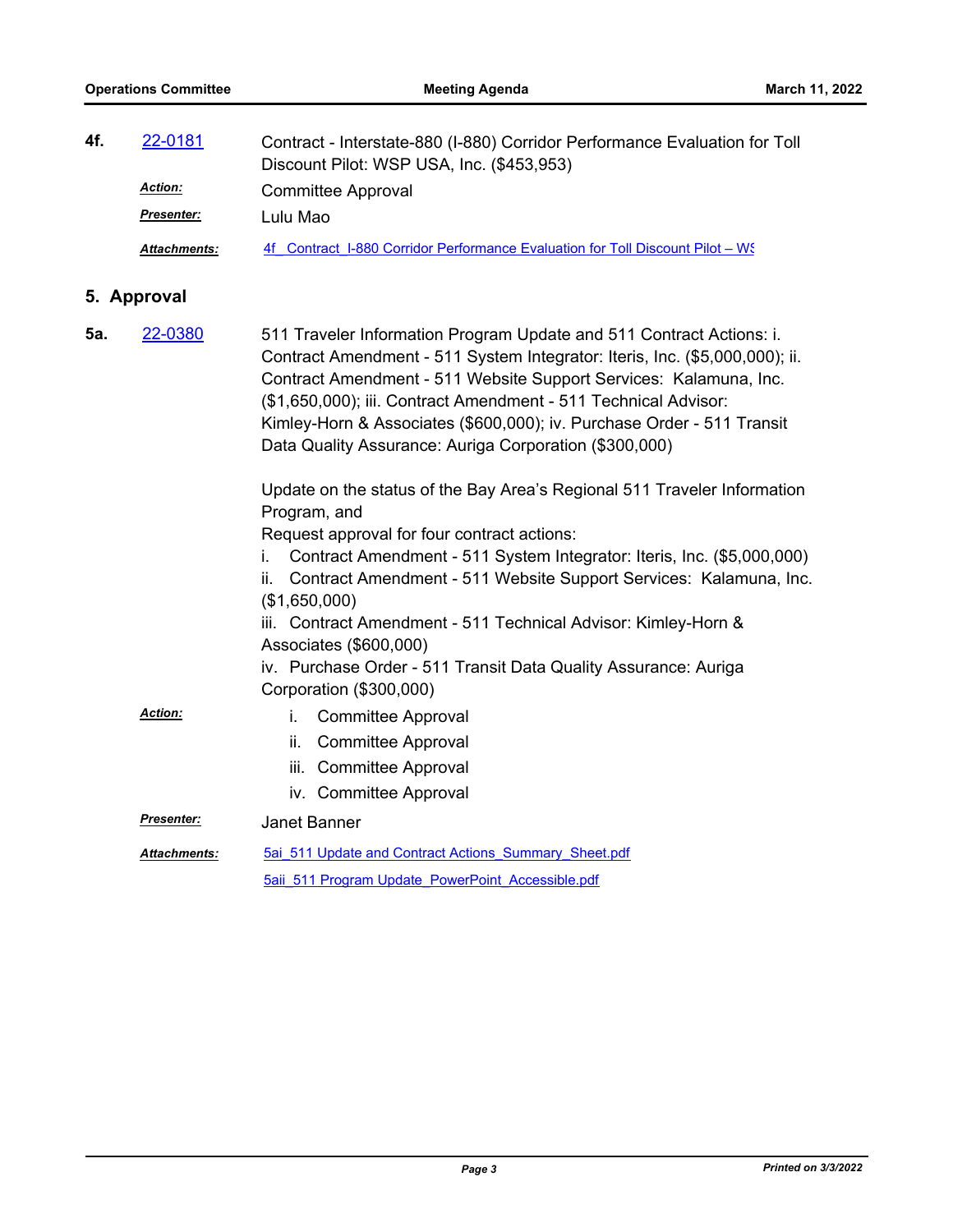#### **6. Public Comment / Other Business**

*Committee Members and members of the public participating by Zoom wishing to speak should use the "raise hand" feature or dial \*9. When called upon, unmute yourself or dial \*6.*

## **7. Adjournment / Next Meeting**

**The next meeting of the Operations Committee will be Friday, April 8, 2022 at 9:35 a.m. remotely and by webcast as appropriate. Any changes to the schedule will be duly noticed to the public.**